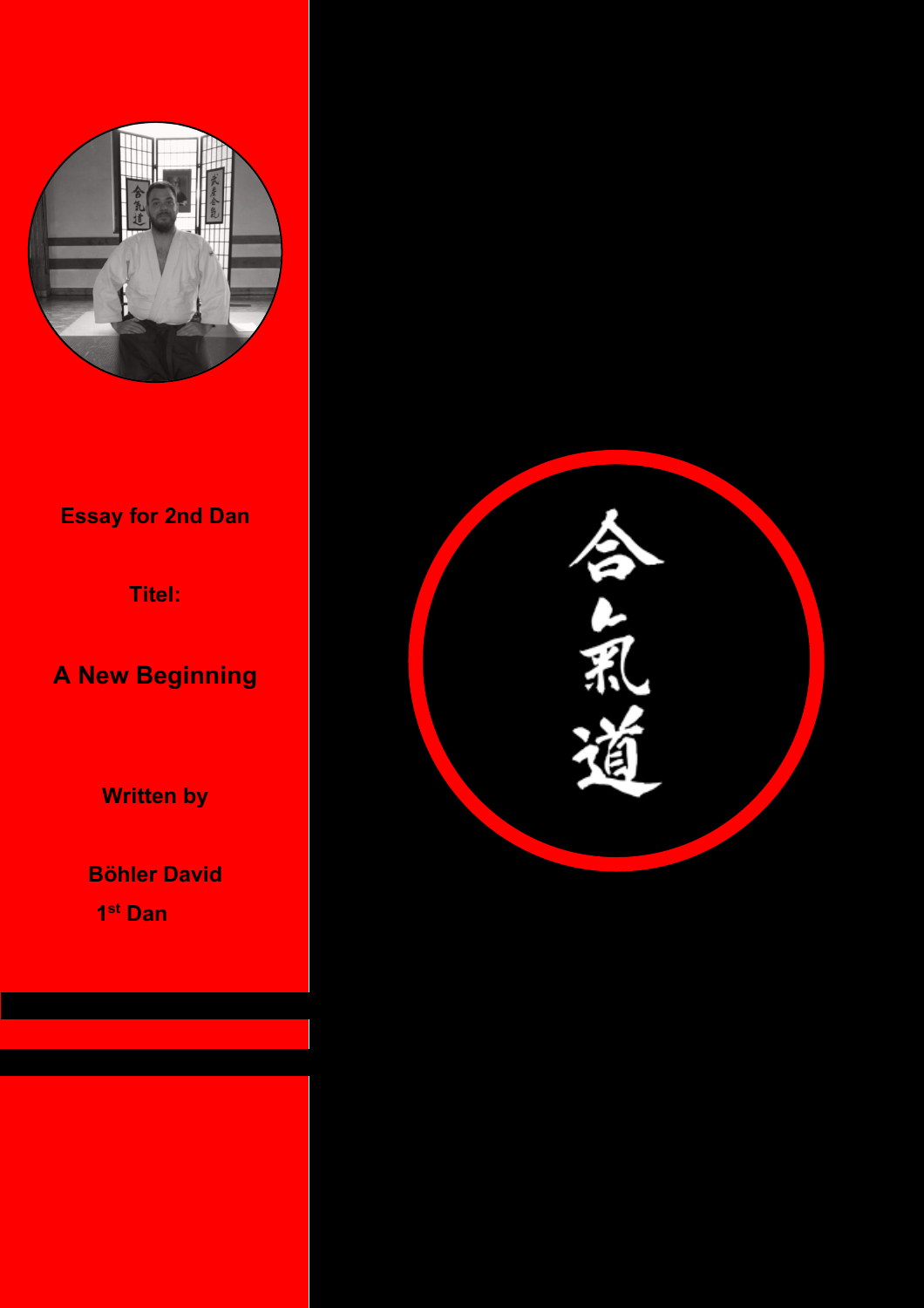### 1. Introduction

2015 I passed successfully my first Dan exam. It was a very important moment for me, because the first Dan represents a major change in my aikido carrier. The black belt, specially the first Dan, does not represent the end of learning but continuous development of mental and physical skills. If we do not seriously develop, we will not be able to arrive a higher level. Therefor it is from time to time necessary to get out of one´s conform zone to gain new experience and knowledge.

 A swift from the junior to the senior ranks also means a higher responsibility towards students/ members in the Dojo and my Sensei. The teacher student relationship is the core element to successfully study the way of Aikido. It needs understanding and respect from both sides to start and continue the relationship. As student we support our Sensei as good as possible to keep his back free thereby, he can teach us as good as possible.

In this essay I would like to try to explain what happened on my way to the second dan. The experiences on this journey have left a lasting impression on my understanding of Aikido.

## 2. Life Challenges

During the last six years I had many up and downs which influence my life in different ways. I started a part-time study program, therefore I had to reduce training lessons to manage the whole academic workload. During that time, I was not able to study Aikido perfectly also I could not support my Dojo. Beside the stress (study program, private life, and work) my weight increases also.

The extra bodyweight limited my flexibility on the matts, so I was much harder to take Ukemi for Sensei. For a long term Ukemi my fitness was in an horrible condition, and I lost very often the connections during the exercises. My body condition was influences by stress too.

 A challenge was the impatience with me and my environment on and off the matts during that period. It was a frustrating time because I could not notice any increasing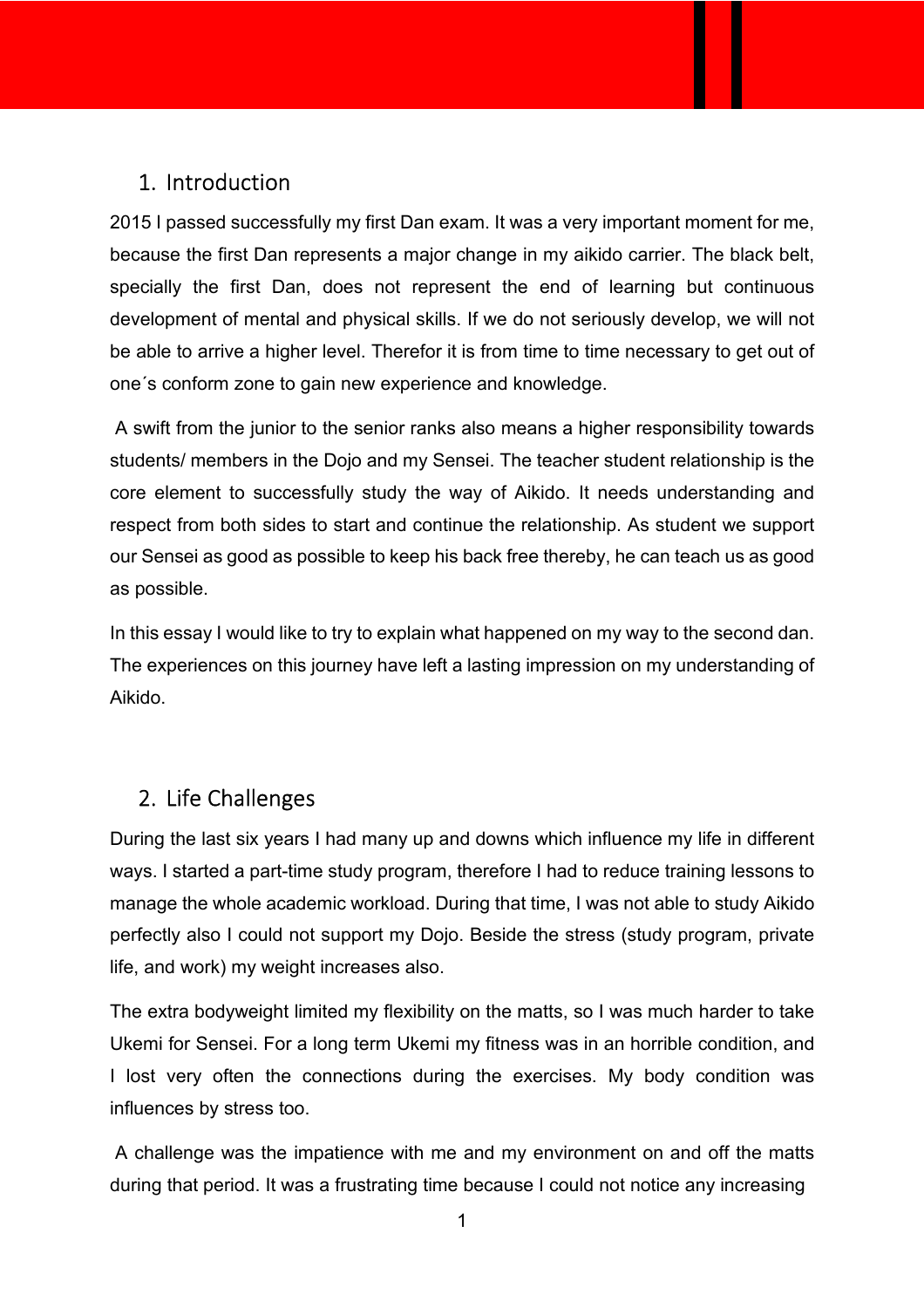with me. And I´m sure my environment recognised my frustration too. Sensei often says: "Bevor you step on the mats, empty your minds." I was not able to empty my mind every time, and put my stress on the mats too. That negatively influenced my movement, relationship with the members, and in end the connections and understanding of Aikido.

After two years I successfully finished my study program and was able to focus on my Aikido studies again. Therefore, I hired a dietician and did more sport to lose weight so that I could move quicker. Also, I wanted to increase my fitness too. Shortly thereafter, the first successes became apparent. I could feel that my skill level increase and the passion for Aikido returned.

Despite the positive development, fate confronted me with a new completely unexpected challenge. That challenge seriously forced me in the one hand to rethink my relationship to Aikido and helped me to find my way back to Aikido in the other hand.

During a training lesson I had an accident on the matts. Sensei demonstrated with me as uke how to perform Ushiro Ryotedori Technik correctly. Suddenly I was not able to move my right leg and just in time my knee buckled sideways. I recognised that something has come loose in the knee area.

## 3. Rethinking

On the following day I received a brief medical repot in the hospital. Suspicion of cruciate ligament rapture. After additional examination I got the exact result. Cross and side ligament were raptured and cartilage damaged.

The doctor told me, that a surgery was necessary to repair the injurie. Also, a six-month break before I could start a combe back to the mats. The diagnosis shocked me and for a moment I had no idea how I can handle the situation.

Special one question has been on my mind: "Can I continue Aikido without a handicap after the surgery and the long-term break?" Fear is a bad advice, so I decided to answer the question only after the surgery and rehab progresses.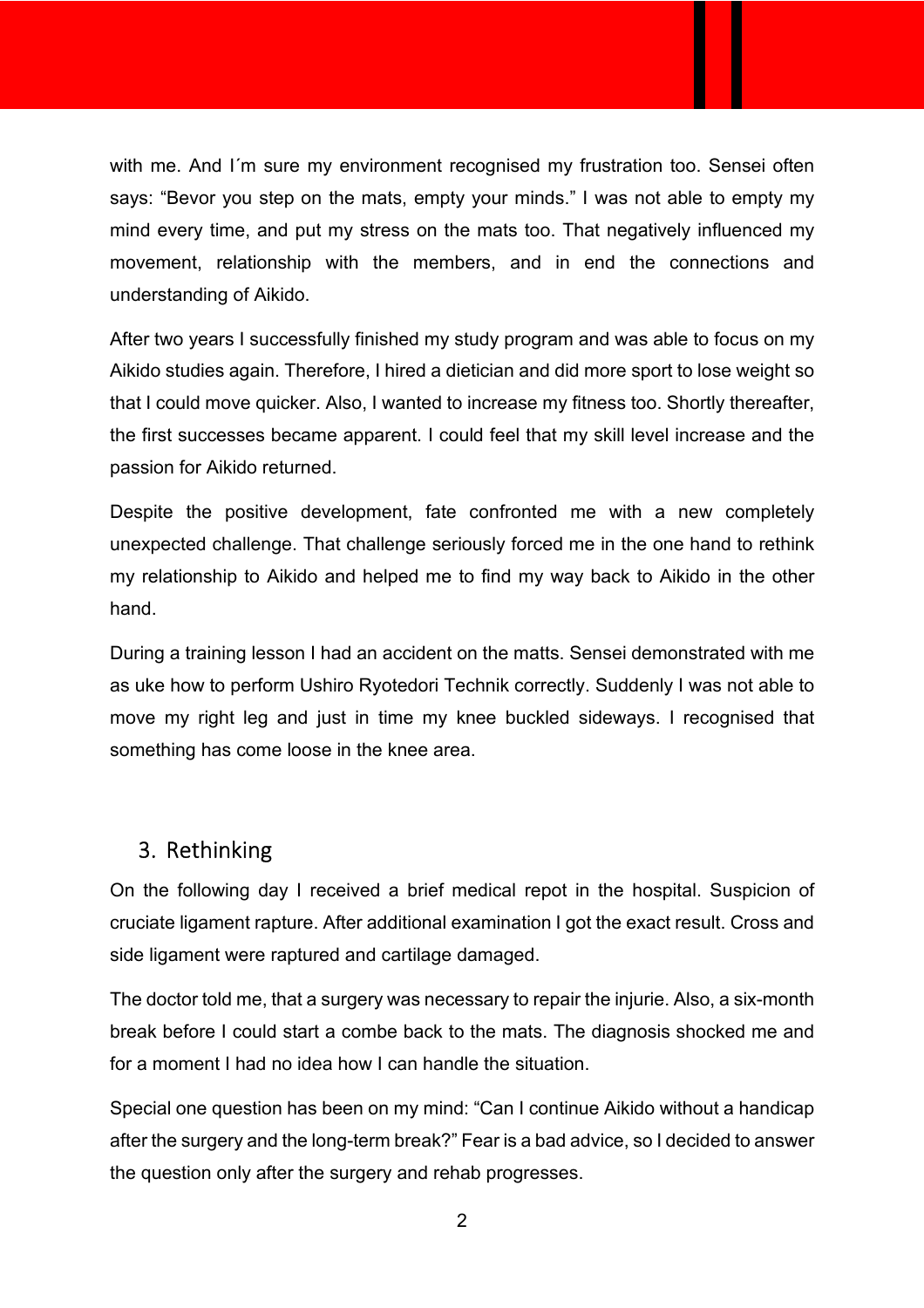After the accident and the medical report my frustration has reached a new high, because i had to stop all my sport activities and could only wait. A few days later I recognised that I had to change my daily procedure.

The questions "What shall I do with my free time?" followed me since my accident. Also, in my mind the question arose more and more whether I should stop Aikido. Till my accident Aikido took a lot of space in my weekly time schedule, and it was difficult to follow other activities and interests.

Now there was an opportunity to break out from the usual life course and to make new life experiences. After the successfully surgery, I decided to learn to play guitar first.

## 4. New Experiences and the connection to Aikido

In the beginning I thought that I had chosen activities without points of contact to Aikido but in retrospective I was wrong.

I started with my guitar lessons and learned my first steps to handle my guitar. I was highly motivated to train a lot, partly until I had blisters on my fingers During the next lessons I also got to know the participants better and their reasons why they started playing the guitar. Their reasons were completely different and ranged from brushing up skills, entertaining kids to surprising loved one for an anniversary. We had a guitar teacher who was passionate about making music and taught us well how to use the guitar.

After I had completed the first part of my physiotherapy and slowly ventured back into sporting activities. One of these activities was dancing lessons for salsa. The dance lessons had an unexpected positive effect on my recovery, as I got back much more flexibility in my operated knee. Another advantage was that I got a better sense of timing, correct distance and connection with the partner. Here, too, you could feel the passion of the dance teachers, who see dancing not only as a sport, but also as a way of life.

When I compare the experiences with guitar and dance lessons with aikido, I think there are overlaps. It takes a lot of time, training, and patience to see the first results.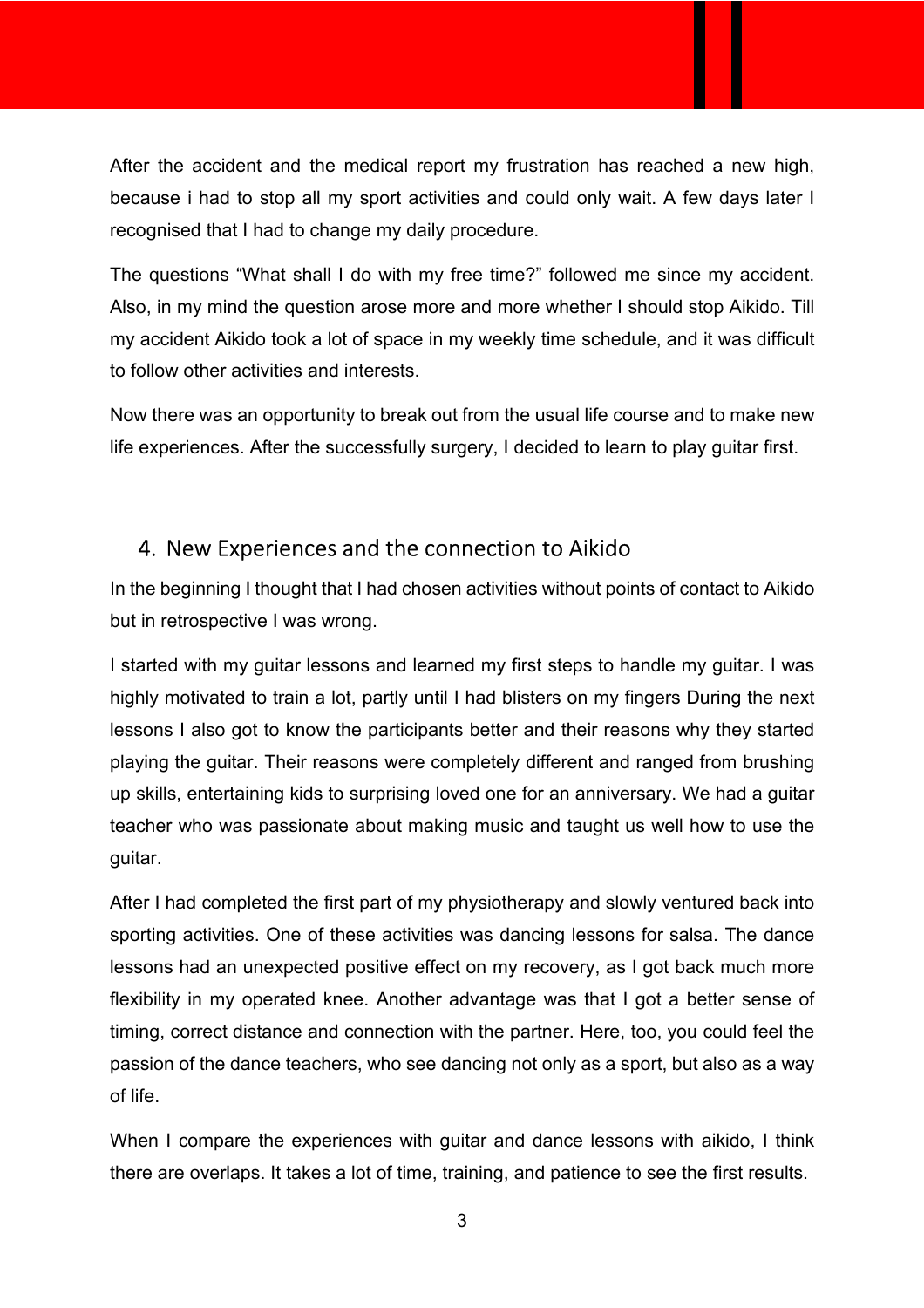Especially with the teachers, I noticed that they don't see their passion as a pastime, but as a way of life.

Passion (AI) for an activity affects the soul (KI) and inspires and motivates us in good and bad times. For this we challenge ourselves and are willing to walk a long, winding and steep path (DO).

Before the accident I had a narrower view of Aikido and its meaning for me. The different activities opened up a new perspective on Aikido. the new experiences helped me to rekindle my passion for Aikido. The time off for recovery also showed me clearly how much I missed Aikido and that I want to continue on this path.

A few months after the accident, I entered the dojo again for the first time. I was not yet able to participate directly in the training. But my sensei had motivated me to do my physiotherapy exercises in the dojo. This kept me in contact with the members and unconsciously increased my desire to come back sooner.

When I returned to training on the mat, I still had to take care of my physical limitations. therefore, I could not perform every technique as uke or tori. Especially for Suwari Waza, I had to invest some time and training until the knee could do the techniques.

## 5. Summary

Looking back, the accident helped me to rediscover Aikido. Giving up training showed me clearly how much aikido really means to me and motivated me to push on with my recovery. The confrontations with the accident and the experiences during my recovery phase have led me to a new beginning with Aikido. I have also noticed that my Aikido has improved since I restarted. Sometimes you have to give up something that is completely self-evident in order to understand its significance.

Aikido is not a route from A to B, but a journey that has no predefined destination. on this journey, different challenges may arise that have to be overcome in order to progress.

4